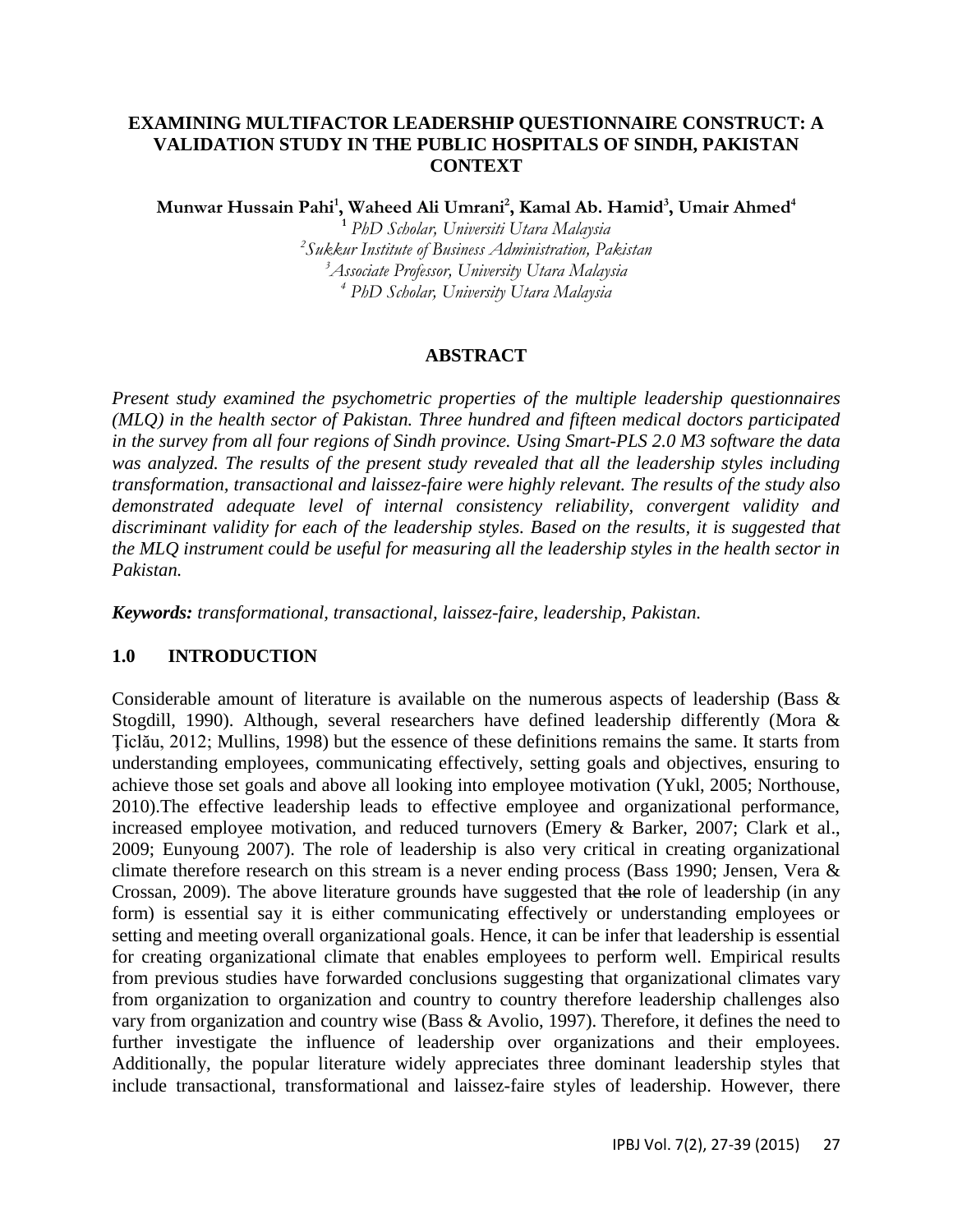remains a concern with regards to the, effectiveness of each of these leadership styles in varying organizational cultures.

Apart from the above reasons, there have also been controversies in the literature of leadership with regards to its effective measurement. Researchers have suggested different ways to measure the employee perception with regards to effective leadership styles (Ogbonna, & Harris, 2000; Vigoda-Gadot, 2007; Oreg, & Berson, 2011). In addition to these grounds, studies specifically focusing on measuring leadership styles with multifactor leadership questionnaire have also provided confusing results in terms of the number of items for effective measurement of leadership styles (Bass, 1995; Tejeda, Scandura and Piliai, 2001; Barnett et al., 2001; Antonakis et al. 2003; Bass and Avolio 1995). Thus, in line with the above elaborations, the present study aimed at attempting the existing body of knowledge on the leadership styles literature by examining the psychometric properties of multifactor leadership questionnaire construct in the health sector of Sindh, Pakistan. In this connection, present study attempted to address the following research question: What are the psychometric properties of multifactor leadership questionnaire and its structure factor in the Pakistani context.

# **2.0 REVIEW OF THE LITERATURE**

# **2.1 Transformational Leadership**

While discussing the crucial nature of transformational leadership Williams et al., (2007) stated that this type of leadership would harvest trust, loyalty, admiration, and respect among their employees for leadership. This style of leadership offers several advantage to organizations including influences employee commitment (Dunn, Dastoor, & Sims, 2012; Joo, Jun-Yoon & Jeung, 2012); enhancing productivity (Eunyoung, 2007) enhancing employee morale Bass & Riggio, (2006). Notably, this type of leadership also encourages employees to surpass their expected performance (Andrews, Richard, Robinson, Celano, & Hallaron, 2012; Miia, et al., 2006).

This style of leadership has potential to institutionalize changes at the organizational level (Bass & Avolio, 1994). Hence, the literature on organizational management witnesses that this style of leadership is potentially important for businesses for robust performance.

#### **2.2 Transactional Leadership**

The transactional leadership provides clarities about rules and standards for protecting the status quo to their employees; they also correct errors of the employees and ensure close monitoring for gaining success (Bass & Avolio, 1995; Bass, 1985). The transactional leadership is said to have preventive-focused approach (Higgings, 1997); they prefer stability (Liberman et al., 1999) avoid mistakes (Higgings et al., 2001) and look for short term gain (Förster, Liberman & Higgins, 2005). Conclusively, it can be asserted that this approach of leadership encourages followers for carrying out their respective tasks with a preventive approach; they also strive towards employee compliance (Bass & Avolio, 1997). Research also evidently expresses that this approach of leadership can build trust-based relationship between leader and follower due to its focus on expectation clarifications and rewards (Bass et al., 2003). They satisfy followers with the legitimacy of rewards, raises, and appreciations to their instant needs (Northouse, 2010; Boehnke et al., 2003). This leadership style provides exchange-relationship with its followers; hence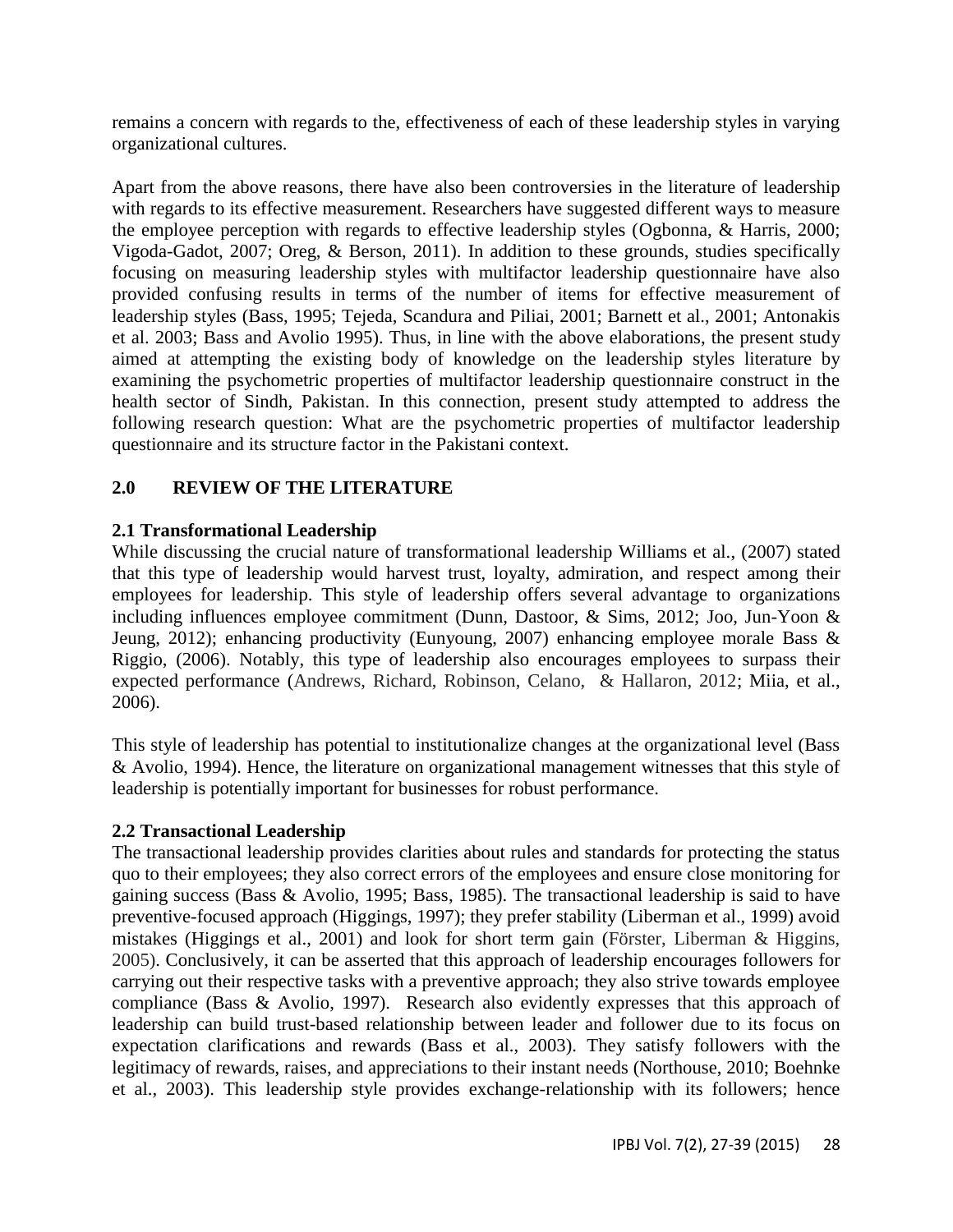making a transaction effective (Bass & Avolio, 1990). Notable research states and appreciates the impact of transactional leadership style on organizational outcomes (Bass et al., 2003; Podsakoff et al., 1990). Hence it can be concluded that understanding transactional style of leadership is also of significance and thus, cannot be ignored in the current literature.

#### **2.3 Laissez-faire Leadership**

The leadership styles are identified with regards to their individual influence over their subordinates (Mullins, 1998; Rollinson, 2005). It is defined as having no-leadership in place (Mullins, 1998; Rollinson, 2005); was calling it the absence of leadership or its avoidance. It could therefore be drawn upon this that the Laissez-faire leaders are hesitant in decision making, reluctant in taking actions, and are found absent where and where needed. Notable researchers emphasize that this absence of any leadership style (transformational or transactional) should be approached differently (Bass, 1998 & Avolio, 1999).

Under this approach of leadership the group members are delegated the authority for making decisions at their own (Mondy & Premeaux, 1995). This style of leadership which "abdicates responsibilities avoid making decisions" (Luthans, Avolio, Walumbwa, & Li, 2005) is effective where subordinates are experts in their area of operation and/or are highly motivated specialists. "Behavioral style of leaders who generally five the group complete freedom, Provide necessary materials, participate only to answer questions, and avoided giving feedback" (Bartol, Martin & Kromkowski, 2003). Despite the limitations of the scope and definition of this leadership style; it has not been ignored in the literature of organizational management literature.

#### **2.4 Multiple Leadership Questionnaires**

Similarly to the conceptualization of leadership styles there has been great debate over measuring leadership effectively. Among the top ranked leadership measures is Multifactor Leadership Questionnaire (MLQ); it measures the operating transformational and transactional leadership theories (1985b). Refined and revised for several times; initially this instrument incorporated only mundane and charismatic leadership components (Tejeda, Scandura, & Piliai, 2001). Later a three order domain that makes up of transformational, transactional and laissezfaire was incorporate by (Bass, 1985a). In addition to this, Kirkbride, (2006) announced "The Full Range Leadership Model" based on seven factors; these factors were quite similar to those introduced by (Bass, 1998 & Avolio, 1999). The MLQ has been used both as a uni-dimensional as well as multidimensional. In the original scale of MLQ 5X Bass and Avolio (1995) introduced 45-items. The past literature has witnessed great support to the use of MLQ for measuring leadership however according to Yukl, (1999) there exists criticism over the effectiveness of this scale for measuring leadership. Hence Yukl, (1999), and Tejeda et al., (2001) have suggested the further validation of the MLQ scale into different work settings. On the contrary, studies also suggest that the MLQ instrument provides robust results for measuring leadership (Antonakis et al., 2003).

It is also evident from the past research that measurement for leadership styles has been based, primarily on both i.e multidimensional as well as uni-dimensional approaches. The present study evaluated leadership styles on uni-dimensional grounds referring to the recommendations made by (Emery & Baker, 2007; Berson & Linton, 2005).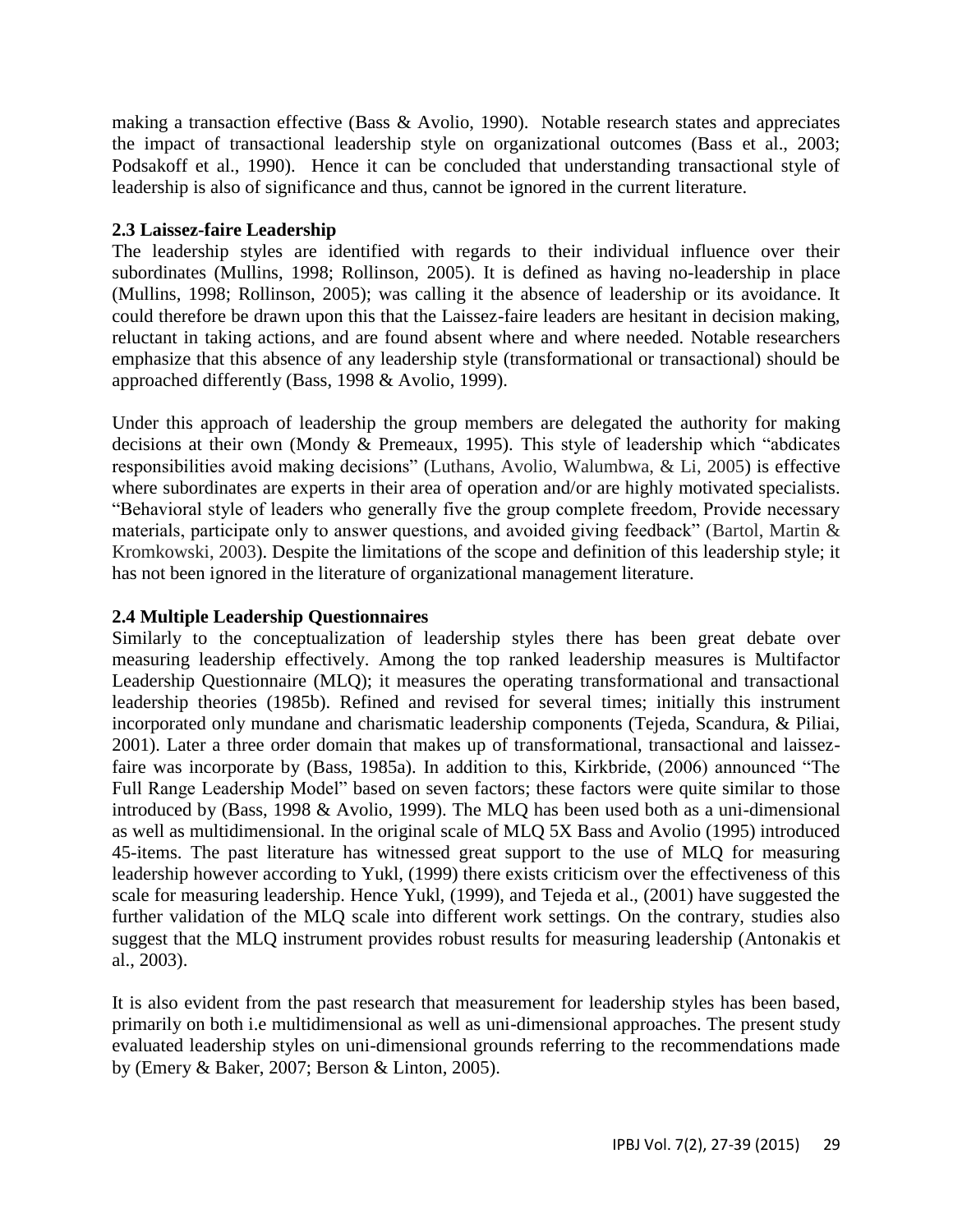Drawing upon the research call for further investigation made by Yukl (2006); the present study attempted to address the construct validity of MLQ 5X short form under which 36 items were chosen out a total of 45 drawing upon the recommendations of notable research in the domain of leadership Antonakis *et al.* (2003) Boehnke *et al.* (2003) and recently used by Hasim & Mohamood 2012, 2011, Pahi and kamal, 2015a 2015b).

# **3.0 RESEARCH METHOD**

# **3.1 Population and Data Collection Procedure**

The data was collected from the doctors from public sector hospitals of Sindh province. The total population according to PMDC-data [\(www.pmdc.org.pk\)](http://www.pmdc.org.pk/) was 70594. In order to determine the appropriate sample for the present study, the Krejcie and Morgan (1970) criteria was used. Following on this criterion, a total of 382 responses were required to draw generalizable results. Therefore, following recommendation drawn by Bartlet, Kotrilik (2001) a total number of 764 questionnaires were distributed; keeping in view the possibility of low response rate.

# **3.2 Sampling technique**

The present study administered the MLQ scale validation using the sample from the government owned hospitals of Sindh, Pakistan and medical staff were selected as respondents for the present study. For this reason the respondents were the medical staff of these government owned hospitals. But unfortunately the health department of Sindh province and health ministry of Pakistan failed to provide the appropriate number of medical staff working in government owned hospitals. Due to this reason, the present study employed multi-stage cluster sampling technique. For this purpose, the present study followed the guidelines provided by Kothari, (2004) and Allen et al., (2002). Using this criteria first the population that was at country (Pakistan) level was divided into provinces; from which Sindh province was selected; this was followed by dividing the population of Sindh province into four major regional chunks (Karachi, Hyderabad, Larkana and Sukkur); the population of these four clusters is 75,000 hence data was collected from all these four segments of Sindh province (Kothari, 2004; Allen et al., 2002).

# **3.3 Instrument**

The prime objective of the present study was to assess the psychometric properties of the multifactor leadership questionnaire. This deemed necessary due to the fact that past and present literature on measuring effectiveness of leadership styles has reported inconsistencies (Yukl (1999), Bass and Avolio 1995; Yukl; 2006). Moreover, the use of MLQ has also provided ambiguous results due to its several versions. Some notable authors in the area believe that long versions of MLQ are relatively more effective while others suggest the shorter versions (Bass, 1985; Boehnke et al, 2003; Antonakis et al, 2003). Therefore, the present study aimed at assessing the psychometric properties of MLQ (5x-short form) (Bass, 1985) with 36-items for their appropriateness in measuring leadership styles in the government owned hospitals in Sindh, Pakistan.

# **3.4 Demographic profile**

The respondents profile is provided in Table 1. The male respondents (55.2%) in the survey were slightly more than female (44.8%) out of which 47.3% were single and 52.7% were married. The largest age category was middle aged with 61% in the total population. The majority of the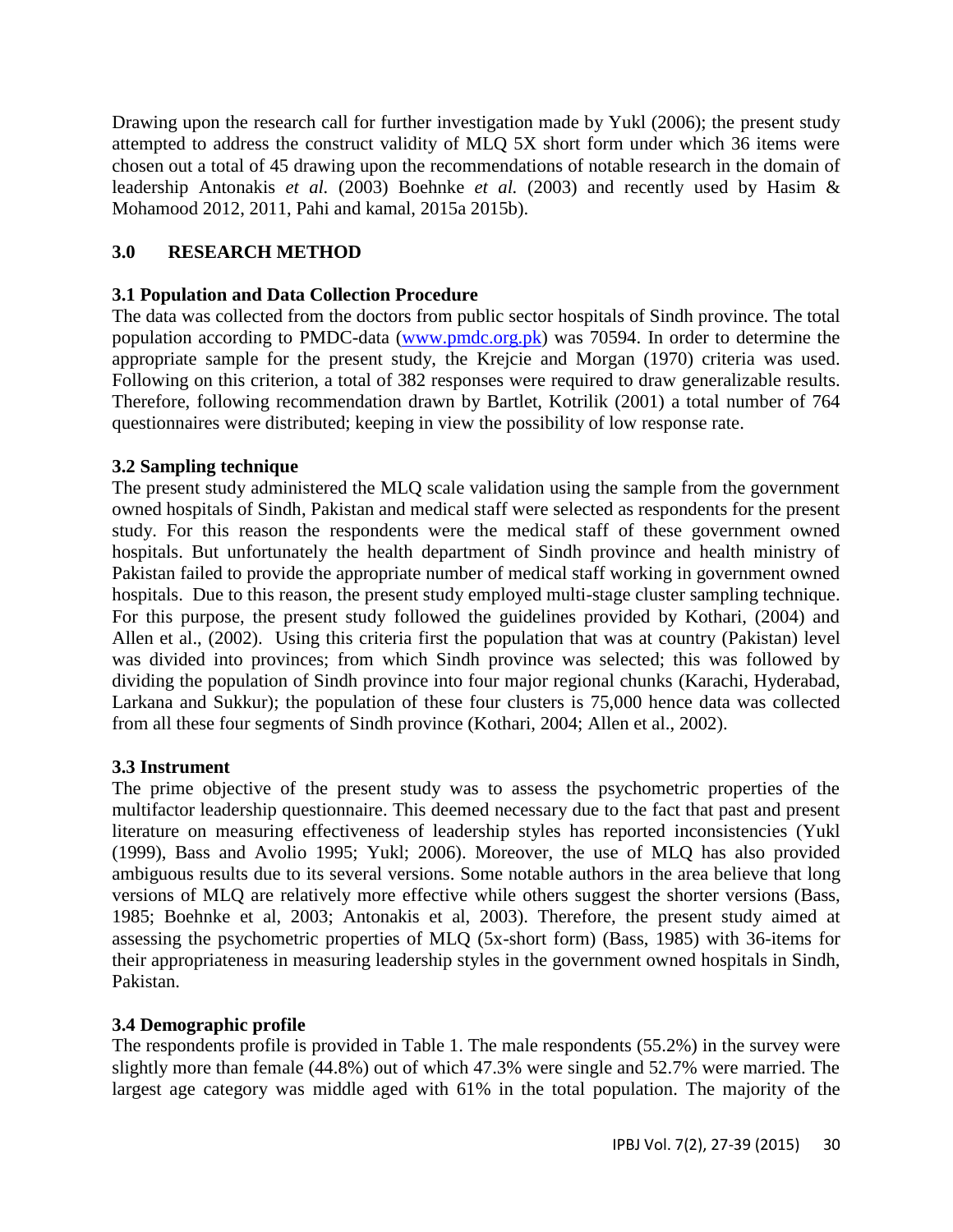respondents 64.7% were having MBBS degree followed by FPCS and PhD. The largest serving group was with the experience (1-5) years (37.5%) followed by other service tenures.

|                       |                                        | Frequency       | Percentage           |
|-----------------------|----------------------------------------|-----------------|----------------------|
| Gender                | Male                                   | 175             | 55.2%                |
|                       | Female                                 | 142             | 44.8                 |
| <b>Marital status</b> | Single                                 | 150             | 47.3                 |
|                       | Married                                | 167             | 52.7                 |
| Age                   | 20-30Years<br>30-40 years<br>40-50ears | 195<br>85<br>33 | 61.5<br>26.8<br>10.4 |
|                       | 50-60years                             | 04              | 1.3                  |
|                       | Specialist doctors<br>(PhD holders)    | 12              | 3.8                  |
|                       | <b>FCPS</b>                            | 23              | 7.3                  |
|                       | Doctor MBBS                            | 205             | 64.7                 |
|                       | Other educational<br>degrees           | 77              | 24.3                 |
| <b>Services</b>       | Less than one<br>year                  | 99              | 31.2                 |
|                       | 1 to 5 years                           | 199             | 37.5                 |
|                       | 5 to 10 years                          | 73              | 23                   |
|                       | 10 to 15 years                         | 18              | 5.7                  |
|                       | More than 15<br>years.                 | 8               | 2.5                  |

Table 1: The Respondents Profile

#### **4.0 ANALYSIS & RESULTS**

In order to determine the effectiveness of MLQ in the health sector of Pakistan; we adopted the use of PLS path modelling to analyze the data using Smart-PLS 2.0 (Ringle et al., 2005). This structural equation modelling technique is gaining popularity around the globe due to its userfriendly approach and other powerful mechanics. Beside its numerous other powerful functions, this approach is highly suggested as useful tool when the objective of the research is to test and validate the models (Hair et al., 2012; Henseler et al., 2009). Referring on the suggestions putforward by Wold, (1975) the present study adopted Smart-PLS 2.0 for the data analysis. Looking into the nature of the analysis and objectives of the present study; the psychometric properties of the MLQ have been assessed using measurement model approach. In doing so, the individual item reliability, internal consistency reliability, convergent validity and discriminant validity of the measures were examined (Henseler, Ringle, & Sinkovics, 2009) and the results are subsequently presented and discussed in Table 2, Table 3 and following sub-sections.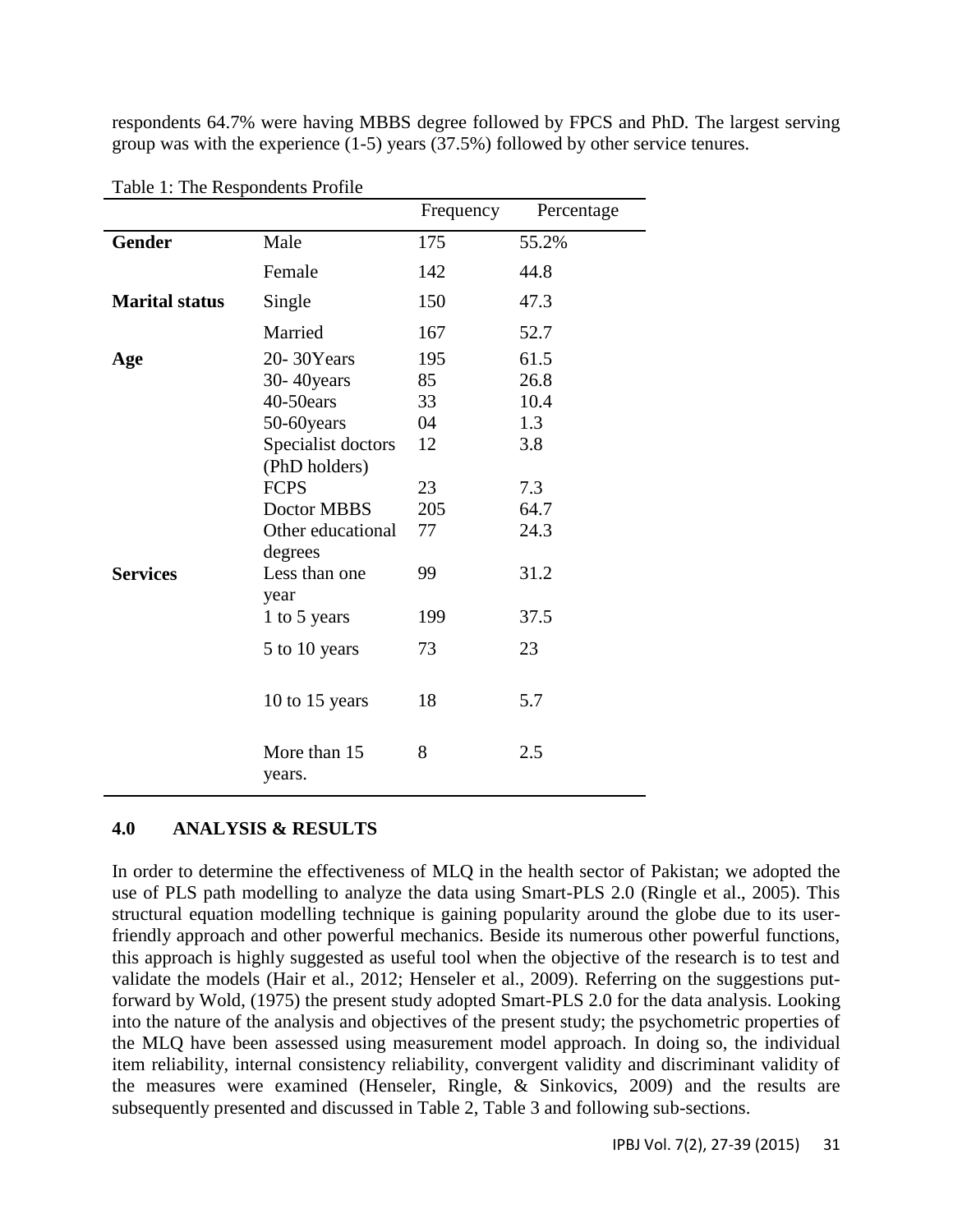| Code             | <b>Indicators</b>                                        | $\mathbf{1}$ | $\overline{2}$ | 3      |
|------------------|----------------------------------------------------------|--------------|----------------|--------|
| LFLS1            | Avoids getting involved when important issues arise      |              |                |        |
| LFLS2            | Is absent when needed                                    |              |                |        |
| LFLS3            | Avoids making decisions                                  |              |                |        |
| LFLS4            | Delays responding to urgent questions.                   |              |                |        |
| TS1              | Provides with assistants an exchange for my effort       |              | 0.902          |        |
| <b>TS10</b>      | Wait for things go to wrong before taking action         |              | 0.839          |        |
| <b>TS11</b>      | hospital believes in not making changes unless necessary |              | 0.853          |        |
| <b>TS12</b>      | Takes action only when problem become serious            |              | 0.858          |        |
| TS3              | Clarifies<br>my expectation when meeting perform         |              |                |        |
|                  | expectation goal                                         |              | 0.698          |        |
| TS4              | Expresses satisfaction when meeting performance          |              | 0.774          |        |
| TS5              | Focuses attention on irregularities /mistake deviation   |              |                |        |
|                  | from standards                                           |              | 0.879          |        |
| TS6              | Gives all attention in dealing with mistake/ complains/  |              |                |        |
|                  | failure                                                  |              | 0.843          |        |
| TS7              | Keeps track of all mistakes                              |              | 0.738          |        |
| TS8              | Directs my attention towards failures to meet standards  |              | 0.806          |        |
| TS9              | Do not fail interfere until the problem is serious       |              | 0.870          |        |
| TSL1             | Instills pride in me for being associated with her/him   |              |                | 0.741  |
| TSL11            | Articulates a compelling vision                          |              |                | 0.903  |
| <b>TSL12</b>     | Expresses confidence on goal achievement                 |              |                | 0.631  |
| TSL14            | Seeking deferent perspective in problem solving          |              |                | 0.914  |
| TSL16            | Suggests new ways to completing my work                  |              |                | 0.916  |
| TSL17            | Spends time on training and caching                      |              |                | 0.825  |
| TSL18            | Treats me as individual rather than member of group      |              |                | 0.704  |
| <b>TSL19</b>     | Considers me as having different needs/ abilities /      |              |                |        |
|                  | aspiration                                               |              |                | 0.759  |
| TSL <sub>2</sub> | Goes beyond self-interest for the good of staff          |              |                | 0.919  |
| <b>TSL20</b>     | Helps me to develop my strength.                         |              |                | 0.915  |
| TSL <sub>4</sub> | Displays sense of power and confidence in me             |              |                | 0.818  |
| TSL <sub>6</sub> | Specific importance of having a strong sense of purpose  |              |                | 0.690  |
| TSL8             | Emphasizes important of group's mission                  |              |                | 0.891  |
| TSL9             | Talks optimistically about future                        |              |                | 0.920  |
|                  | <b>Average Variance Extracted (AVE)</b>                  | 0.7126       | 0.6818         | 0.6899 |
|                  | <b>Composite Reliability (CR)</b>                        | 0.9073       | 0.9591         | 0.9685 |

Table 2: Results of the confirmatory factor analysis for MLQ

# **4.1 Individual Item Reliability**

Looking at the nature of the study, it was important to determine the reliability of each item in the MLQ scale. We assessed the individual item reliability by observing outer loadings (Hair et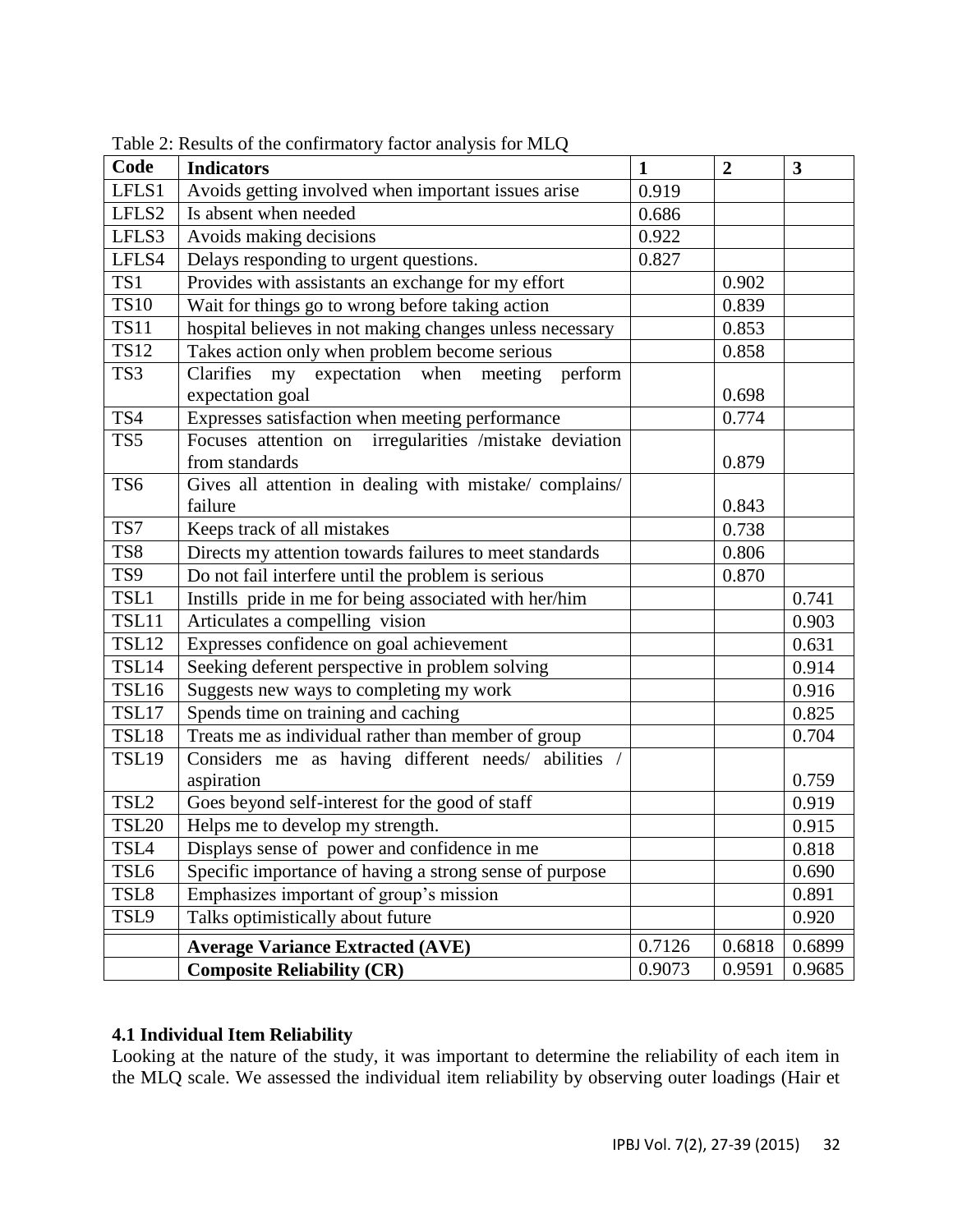al., 2014; Duarte & Raposo, 2010). Researchers have mutually agreed over .40 and .70 as rule of thumb to determine individual item reliability (Hair et al., 2014).

The standardized loadings for all the items related with laissez-faire was found greater than standard cut-off, hence no item from laissez-faire construct was deleted. However, due to lower loadings, one item was deleted from the transactional leadership construct. Finally, from transformational leadership construct, 14 items were retained from a total of 20 items; six items in this construct were deleted due to lower loadings. Details pertaining to deleted items are provided in Table A in the Appendix section. The overall retained loadings ranged between 0.631 to 0.968. This ensured that all the retained items have sufficiently met the criterion for individual item reliability.

# **4.2 Internal Consistency Reliability**

The internal consistency reliability denotes to the degree to which every item in an individual scale (or sub scale) measures the same concept (Bijttebier et al., 2000). Past literatures have outlined two widely used methods to estimate internal consistency reliability i.e Cronbach's alpha coefficient and composite reliability (*refer* Peterson & Kim, 2013; Bacon et al., 1995; McCrae et al., 2011). We employed composite reliability coefficient for ascertaining internal consistency reliability of MLQ (Hair et al., 2011; Bagozzi & Yi, 1988).

According to Hair et al., (2011) a construct meets composite reliability criterion when it scores 0.7 or more. The composite reliability coefficients are provided in Table 2 which shows that all the constructs of the present study have ranged between 0.90 to 0.96. These coefficient scores suggest that all the variables of the present study have demonstrated sufficient internal consistency reliability (Hair et al., 2011).

# **4.3 Convergent Validity**

The concept of convergent validity denotes to the degree by which items truly represent the intended latent constructs and correlate with other measures of the same latent construct (Hair et al., 2006). The convergent validity was ascertained on the basis of Average Variance Extracted (AVE) of the latent constructs. This was followed on the guidelines of Chin (1998), according to whom, the AVE loadings should be 0.5 or above for each of the latent construct. Table 2 outlines that the average variance extracted for the laissez-faire, transactional and transformational leadership styles were 0.71, 0.68 and 0.68 respectively. This further suggests that the current study has successfully demonstrated the convergent validity.

# **4.4 Discriminant Validity**

Lastly, the current study attempted to assess discriminant validity of all the latent variables. The discriminant validity denotes to the degree to which a given latent variable is different from other latent variables (Duarte & Raposo, 2010). The discriminant validity was assessed drawing upon the guidelines of Fornell and Larcker, (1981), according to whom, the square root of average variance extracted should be above than the correlations among latent variables. The square-root of AVE (in the boldface values) and correlations among latent constructs are provided in Table 3.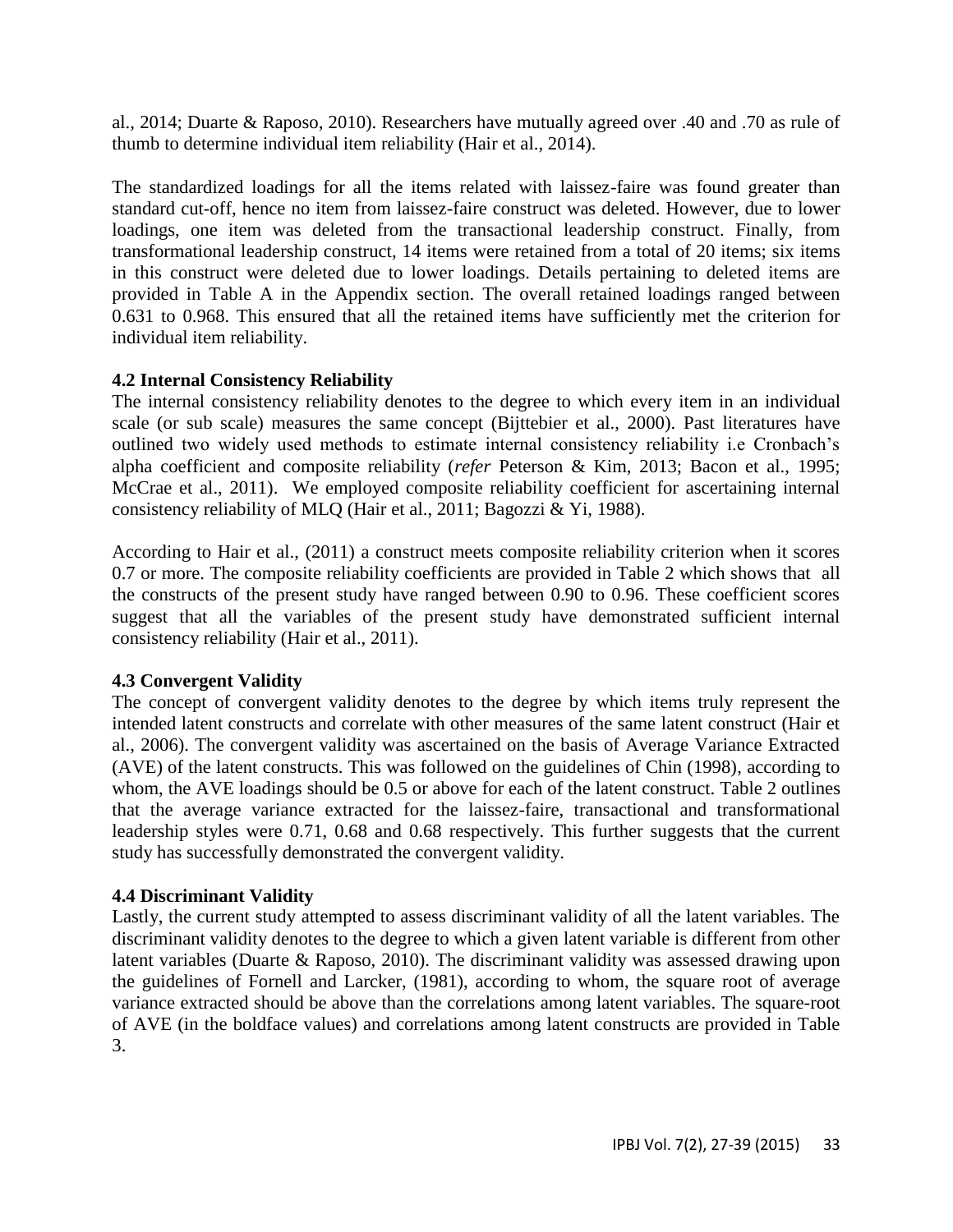Table 2: Discriminant Validity

| <b>Latent Variable Correlations</b> |       |       |       |
|-------------------------------------|-------|-------|-------|
| Laissez-faire                       | 0.844 |       |       |
| Transactional                       | 0.814 | 0.825 |       |
| Transformational                    | 0.686 | 0.775 | 0.830 |
|                                     |       |       |       |

The boldface values provided in table 3 are square root of the average variance extracted. The AVE values suggest that all the latent constructs have successfully demonstrated sufficient level of discriminant validity; as all the values of square root of AVE were greater than the correlations. It is therefore, concluded that all the measures of the MLQ have met the discriminant validity requirements.

It was essential in determining the psychometric properties of MLQ to assess the individual item reliability, internal consistency reliability, convergent validity and discriminant validity. These assessments were recommended by (Henseler, Ringle, & Sinkovics, 2009) and the present study has successfully passed these assessment criterions.

# **5.0 DISCUSSION AND CONCLUSION**

Bass and Avolio, (1995) introduced a refined version of multifactor leadership questionnaire to help researchers measure leadership within organizational settings. One of the claim of the MLQ development was its effective use for measuring leadership in organizations across the differing cultures; naming the MLQ measure as a central-global leadership measurement scale. However, the globally-claimed leadership measurement was mainly developed and tested in the developing countries with specific samples and limited focus on the varying industries. Although leadership is important factor that affects environment, process and performance of an organization. Hence, understanding how leadership-phenomena is being perceived by employees is critical. In doing so, past literature has presented numerous ways of exploring leadership dynamics and MLQ is one amongst these. The present study aimed at exploring the effectiveness of multifactor leadership questionnaire for its effective use in the health sector in Pakistan.

In doing so, the present study strived for empirical validation of the Multifactor Leadership Questionnaire (MLQ) developed by (Bass & Avolio, 1995) in the Pakistani health sector context, specially looking into the public hospitals of Sindh, Pakistan. All the constructs have met the criterion and suggest that these tools are appropriate in measuring leadership styles in the health sector in Pakistan. Additionally, the MLQ was prepared and tested in the developed countries context; hence it was important to look into the question that how does MLQ scores in the developing countries especially with regards to Pakistan. The results of the confirmatory factor analysis, reliability, and validity tests inform that all the MLQ is appropriate in measuring any or all the leadership styles consisting of transformational, transactional, and laissez-faire.

Although due to the limitations related to time and cost, the sample for the present study was limited to one province of the country therefore it could be potentially tested with a larger sample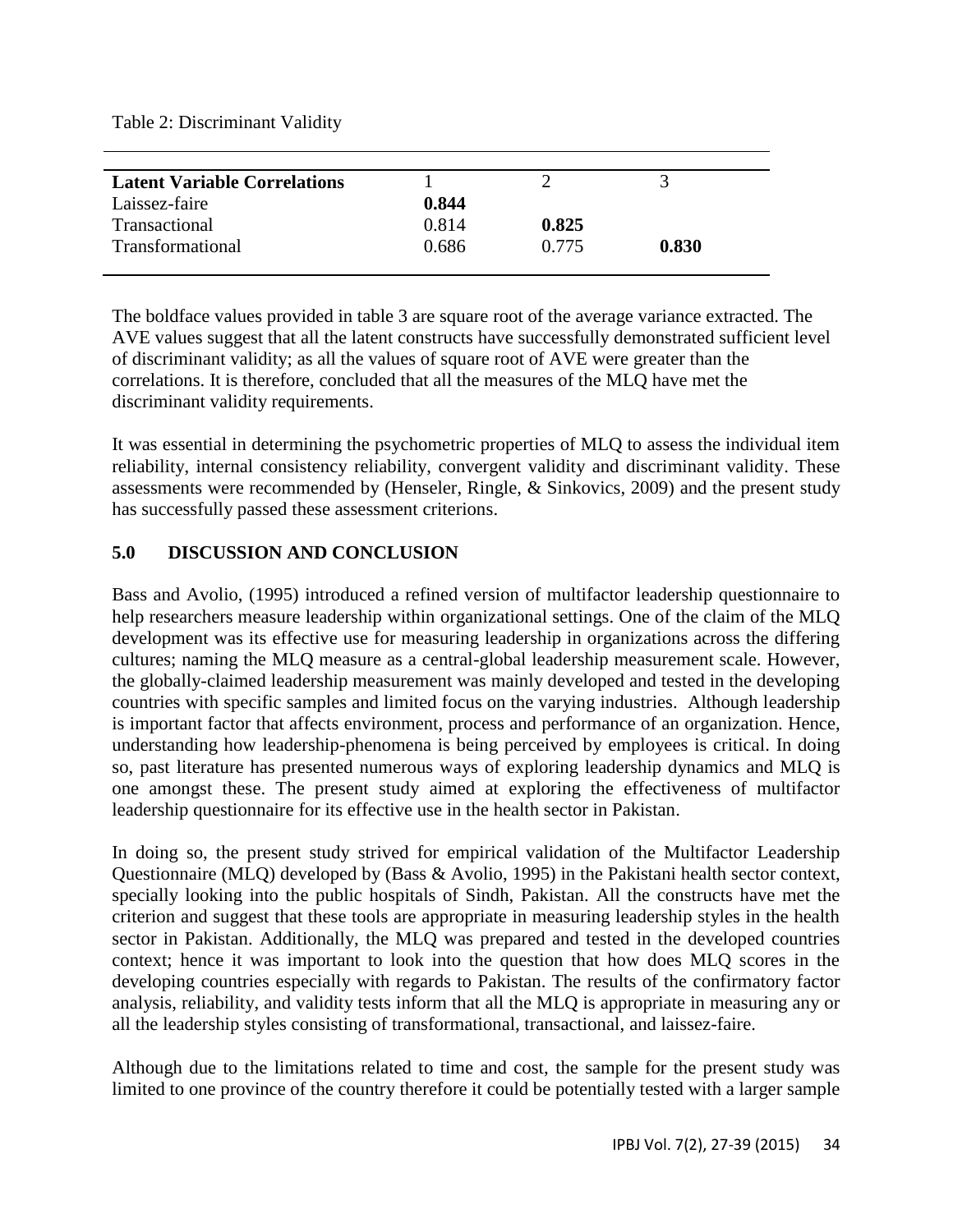in the same industry or an analysis is recommended using the multiple industry samples. Yet, it is highly advised to the future researchers and business consultants to evaluate leadership styles using MLQ in the Pakistan health sector.

#### **Appendix**

**Table A1: Items deleted due to lower loadings:**

| <b>TS</b>       | <b>Transitional leadership</b>                                                     |
|-----------------|------------------------------------------------------------------------------------|
| TS <sub>2</sub> | Discusses with specific terms who is responsible for achieving performance targets |
| <b>TSL</b>      | <b>Transformational leadership</b>                                                 |
| TSL3            | Have my respect                                                                    |
| TSL5            | Talks only on most important values and beliefs                                    |
| TSL7            | Considers moral & ethical consequences of decisions                                |
|                 | TSL10   Is excited about what needs to be accomplished                             |
| TSL13           | Raises critical assumption to question whether they appreciate or not              |
|                 | TSL15   Allows me look at problems different angles                                |

#### **6.0 REFERENCES**

- Allen, M., Kilpatrick, D., Armstrong, M., Briggs, R., Course, G., & Pérez, N. (2002). Multistage cluster sampling design and optimal sample sizes for estimation of fish discards from commercial trawlers. *Fisheries Research,* 55(1), 11-24.
- Andrews, D. R., Richard, D. C., Robinson, P., Celano, P., & Hallaron, J. (2012). The influence of staff nurse perception of leadership style on satisfaction with leadership: A crosssectional survey of pediatric nurses. *International journal of nursing studies*, *49*(9), 1103- 1111.
- Antonakis, J., Avolio, B. J., & Sivasubramaniam, N. (2003). Context and leadership: An examination of the nine-factor full-range leadership theory using the Multifactor Leadership Questionnaire. *The leadership quarterly*, *14*(3), 261-295.
- Bacon, D. R., Sauer, P. L., & Young, M. (1995). Composite reliability in structural equations modeling. *Educational and Psychological Measurement, 55*(3), 394-406.
- Bagozzi, R. P., & Yi, Y. (1988). On the evaluation of structural equation models. *Journal of the Academy of Marketing Science, 16*(1), 74-94.
- Bartlet, J.E., & Kotrilik.J.W. (2001) Organization Research: Determined approach sample size in survey Research Information Technology, *Learning and Performance Journal 19 (1), 43- 50.*
- Bartol, K. M., Martin, D. C., & Kromkowski, J. A. (2003). Leadership and the glass ceiling: Gender and ethnic group influences on leader behaviors at middle and executive managerial levels. *Journal of Leadership & Organizational Studies*, *9*(3), 8-19.
- *Bass, B.M. (1985), Leadership and performance beyond expectations, New York: Free Press.*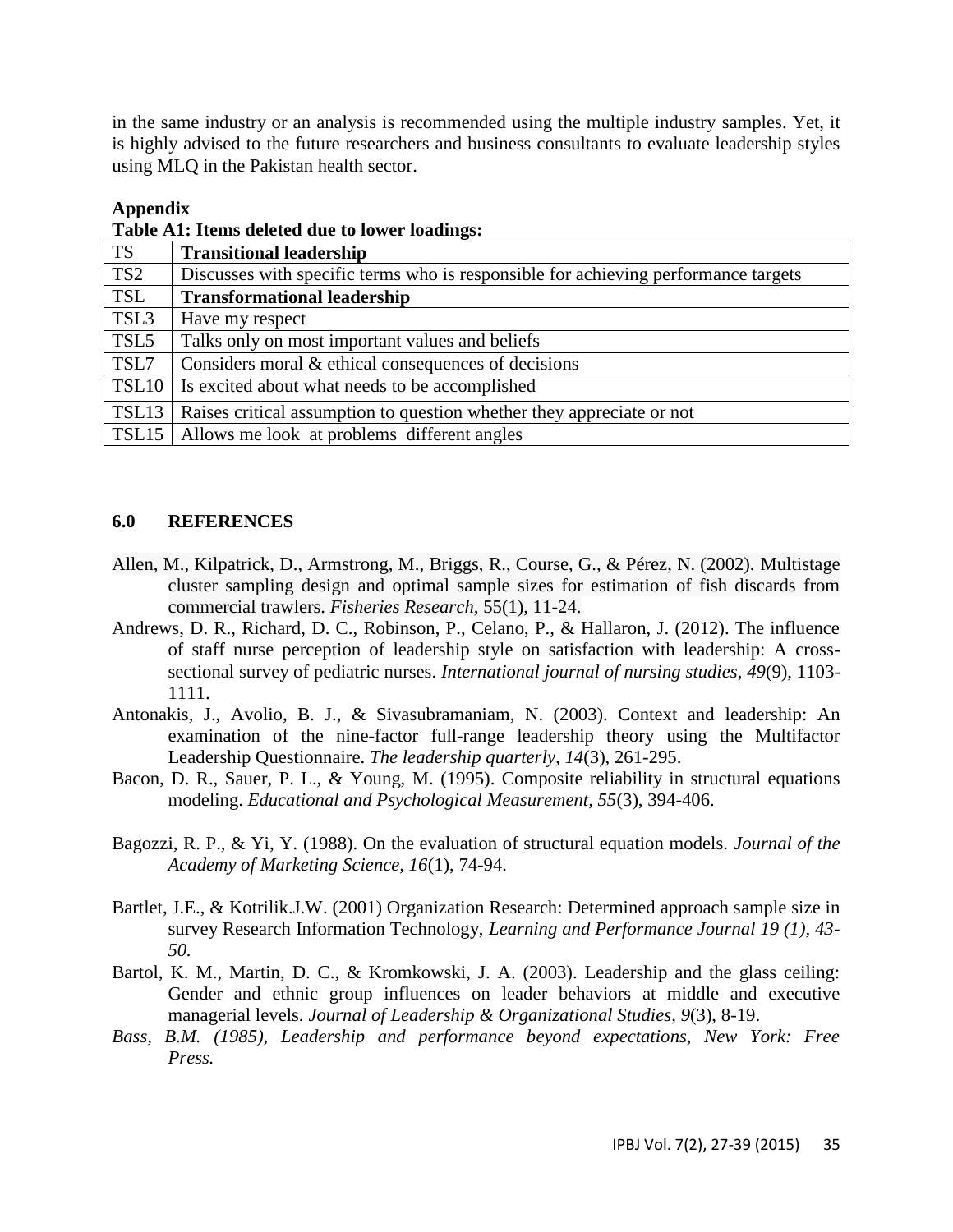- *Bass, B.M., Avolio, B.J., Jung, D.I., & Berson, Y. (2003), Predicting unit performance by assessing transformational and transactional leadership, Journal of Applied Psychology, 88(2), pp 207-218.*
- Bass, B. M. (1990). Bass and Stogdill's handbook of leadership. New York: Free Press.
- Bass, B. M., & Avolio, B. J. (1994). Transformational leadership and organizational culture. *The International Journal of Public Administration*, *17*(3-4), 541-554.
- Bass, B. M., & Avolio, B. J. (1995). *MLQ multifactor leadership questionnaire*. Redwood City. *CA: Mind Garden*.
- Bass, B. M., & Avolio, B. J. (1997). Full range leadership development: Manual for the Multifactor Leadership Questionnaire. California 7 MindGarden, Inc.
- Bass, B. M., & Riggio, R. E. (2006). *Transformational leadership* (2nd ed.). Mahwah, NJ: Lawrence Erlbaum.
- *Bass, B., & Avolio, B. 1995. Multifactor Leadership Questionnaire technical report. Redwood City, CA: Mind Garden.*
- Bass, B.M (1985a) *leadership and performance beyond expectation.* New Yark: Haper.
- *Press. Bass, B.M. (1988a). Evolving perspectives of charismatic leadership. In J.A. Conger and R.N. Kanungo (eds.),*
- Bass, B.M.,"Bass & Stogdill's Handbook of Leadership: Theory, Research, and Managerial Applications", (3rd ed.), The Free Press, A Division of Macmillan, Inc, New York,1990.
- Berson, Y., & Linton, J. D. (2005). An examination of the relationships between leadership style, quality, and employee satisfaction in R&D versus administrative environments. *R&D Management*, 35(1), 51-60.
- Bijttebier, P., Delva, D., Vanoost, S., Bobbaers, H., Lauwers, P., & Vertommen, H. (2000). Reliability and Validity of the Critical Care Family Needs Inventory in a Dutchspeaking Belgian sample. *Heart & Lung: The Journal of Acute and Critical Care, 29*, 278-286. doi:<http://dx.doi.org/10.1067/mhl.2000.107918>
- Boehnke, K., Bontis, N., DiStefano, J.J., & DiStefano, A.C. (2003). Transformational leadership: An examinantion of cross differences and similarities. *Leadership* & *Organization Development Journal*, 24, 5-15.
- *Charismatic leadership: The elusive factor in organizational effectiveness (pp. 56-84). San Francisco:*
- Chin, W. W. (1998). The partial least squares approach to structural equation modeling. In G. A. Marcoulides (Ed.), *Modern Methods for Business Research* (pp. 295-336). Mahwah, New Jersey: Laurence Erlbaum Associates.
- Clark, R.A., Hartline, M.D., & Jones, K.C. (2009). The effects of leadership style on hotel employees' commitment to service quality. *Cornell Hospitality Quarterly, 1-23.*
- *constructive/developmental analysis, Academy of Management Review, 12(4), pp 648-67.*
- Duarte, P. A. O., & Raposo, M. L. B. (2010). A PLS model to study brand preference: An application to the mobile phone market *Handbook of partial least squares* (pp. 449-485): Springer.
- Dunn, M. W., Dastoor, B., & Sims, R. L. (2012). Transformational leadership and organizational commitment: A cross-cultural perspective. *Journal of Multidisciplinary Research*, *4*(1), 45.
- Emery, C.R., & Barker, K.J. (2007). The effect of transactional and transformational leadership styles on the organisational commitment and job satisfaction on customer contact personnel. *Journal of Organisational Culture, Communication and Conflict*, 11, 77-90.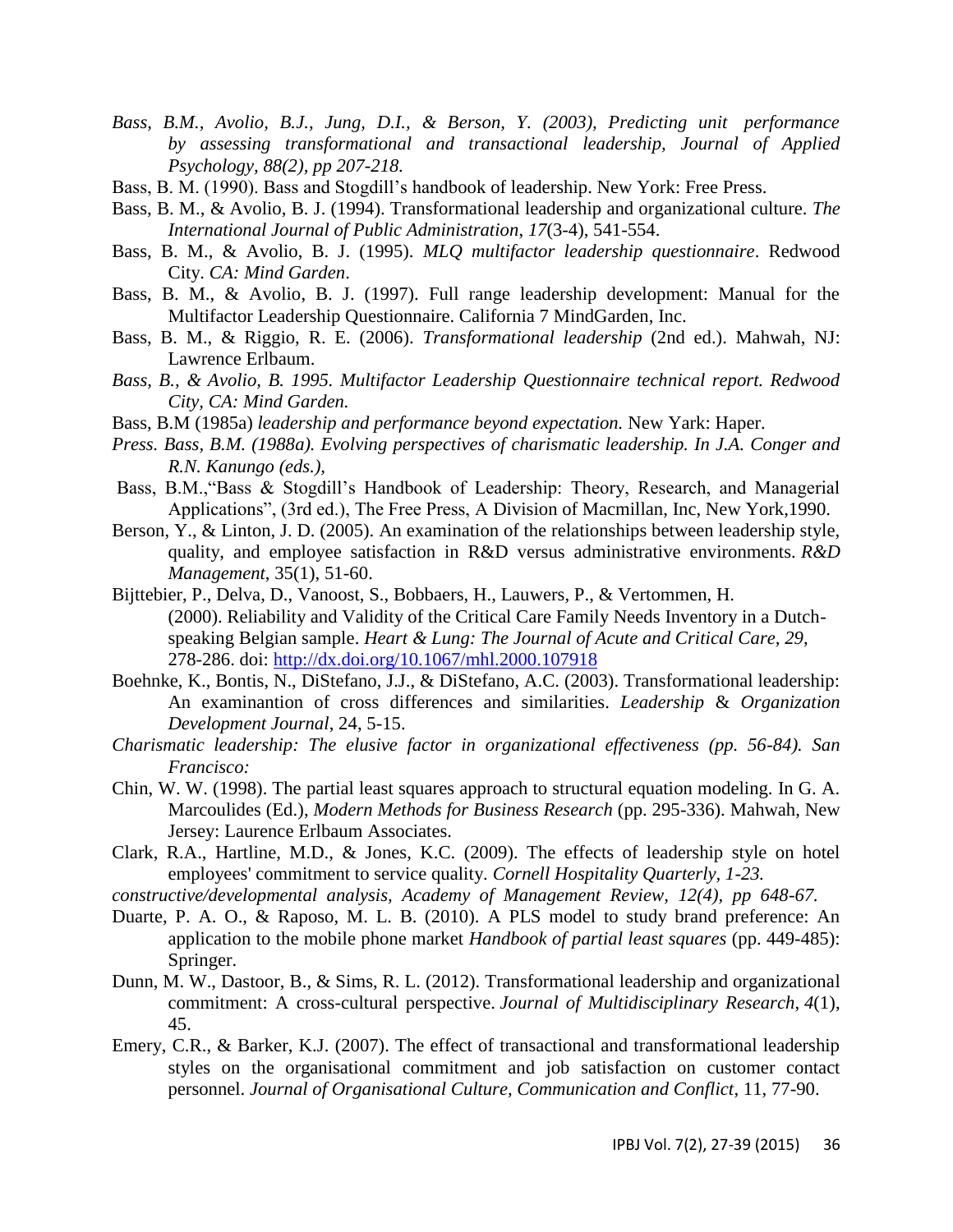- Eunyoung, K. (2007). Transformational leadership. Encyclopedia of Educational Leadership and Administration , [Web document],1 page. Available: [http://sage](http://sage/) creference.comiedleadership/Article-n.575.html [2008, 14 Febuary].
- Fornell, C., & Larcker, D. F. (1981). Evaluating Structural Equation Models with unobservable variables and measurement error. *Journal of Marketing Research 18*(1), 39-50.
- Förster, J., Liberman, N., & Higgins, E. T. (2005). Accessibility from active and fulfilled goals. *Journal of Experimental Social Psychology*, *41*(3), 220-239.
- Hashim, R. A., & Mahmood, R. (2012). how do our Malaysian academic staff perceive their leader's leadership styles in relation to their commitment to service quality?
- Hashim, R. A., & Mahmood, R. (2011) Transformational Leadership Style and Academic Staffs' Commitment to Service Quality at Malaysian Universities.
- Hair Jr, J., Black, W., Babin, B., Anderson, R., & Tatham, R. (2006). Multivariate Data Analysis, 6 th Education. *Inc., Upper Saddle River, New Jersey*.
- Hair, J. F., Hult, G. T. M., Ringle, C. M., & Sarstedt, M. (2014). *A primer on partial least squares structural equation modeling (PLS-SEM)*. Thousand Oaks: Sage Publications
- Hair, J. F., Ringle, C. M., & Sarstedt, M. (2011). PLS-SEM: Indeed a Silver Bullet. *Journal of Marketing Theory and Practice, 18*(2), 139-152.
- Hair, J. F., Sarstedt, M., Ringle, C. M., & Mena, J. A. (2012). An assessment of the use of partial least squares structural equation modeling in marketing research. *Journal of the Academy of Marketing Science*, *40*(3), 414-433.
- Henseler, J., Ringle, C. M., & Sinkovics, R. R. (2009). The Use of Partial Least Squares Path Modeling in International Marketing. In R. R. Sinkovics & P. N. Ghauri (Eds.), *Advances in International Marketing* (Vol. 20, pp. 277-320). Bingley: Emerald
- Higgins, E. T. (1997). Beyond pleasure and pain. American Psychologist, 52, 1280–1300.
- Higgins, E. T., Friedman, R. S., Harlow, R. E., Idson, L. C., Ayduk, O. N., & Taylor, A. (2001). Achievement orientations from subjective histories of success: Promotion pride versus prevention pride. European Journal of Social Psychology, 31, 3–23.
- Jensen, LIP., Vera, D., & Crossan, M. (2009). Strategic leadership for exploration and exploitation: The moderating role of environmental dynamism. *The Leadership Quarterly*, 20, 5-18.
- Joo, B. K., Jun Yoon, H., & Jeung, C. W. (2012). The effects of core self-evaluations and transformational leadership on organizational commitment.*Leadership & Organization Development Journal*, *33*(6), 564-582.
- Kirkbride, P. (2006). Developing transformational leaders: the full range leadership model in action. *Industrial and commercial training*, *38*(1), 23-32.
- Kothari, C. R. (2004). *Research methodology: methods and techniques. New Age International.*
- Krejcie, R. V., & Morgan, D. W. (1970). Determining sample size for research activities. *Educational and psychological measurement*, 30(3), 607-610.
- Liberman, N., Idson, L. C., Camacho, C. J., & Higgins, E. T. (1999). Promotion and prevention choices between stability and change. Journal of Personality and Social Psychology, 77, 1135–1145.
- Luthans, F., Avolio, B. J., Walumbwa, F. O., & Li, W. (2005). The psychological capital of Chinese workers: Exploring the relationship with performance. *Management and Organization Review*, *1*(2), 249-271.
- McCrae, R. R., Kurtz, J. E., Yamagata, S., & Terracciano, A. (2011). Internal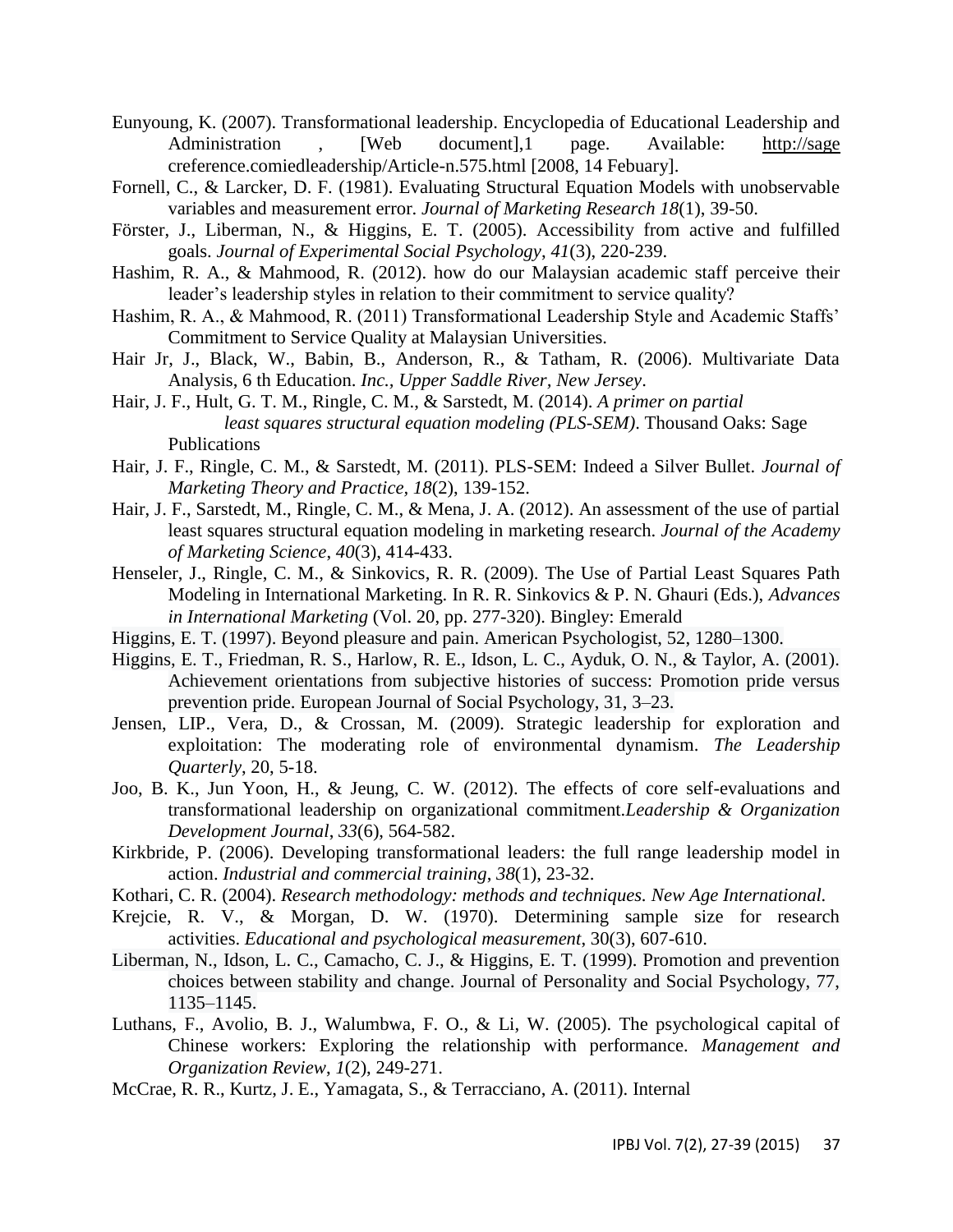consistency, retest reliability, and their implications for personality scale validity. [Article]. *Personality & Social Psychology Review (Sage Publications Inc.), 15*(1), 28- 50. doi: 10.1177/1088868310366253

- *Miia, M., Nicole, H., Karlos, A., Jaakko, K., & Ali, J. 2006. Project-based management as an organizational innovation: Drivers, changes, and benefits of adopting project-based management. Project Management Journal, Vol. 37, No. 3, pp. 87-96.*
- Miller, J.E., Walker, J. R, Drummond K.E.,"Supervision in the Hospitality Industry", (4th ed.), John Wiley & Sons, Inc, New Jersey.
- Mondy, R. Wayne, and Shane R. Premeaux. *Management: concepts, practices, and skills*. Prentice Hall, 1995.
- Mora, C., & Ţiclău, T. (2012). Transformational leadership in the public sector. A pilot study using MLQ to evaluate leadership style in Cluj county local authorities. *Revista de Cercetare şi Intervenţie Socială*, (36), 74-98.
- Mullins, L.J. (1998). "Managing People in the Hospitality Industry", (3rd ed.), Addison Wesley Longman Limited, Harlow.
- Northouse, P.G. (2010). *Leadership: Theory and Practice*. (5th ed.) London: Sage. Oxford.
- Ogbonna, E., & Harris, L. C. (2000). Leadership style, organizational culture and performance: empirical evidence from UK companies. International Journal of Human Resource Management, 11(4), 766-788.
- Oreg, S., & Berson, Y. (2011). Leadership And Employees'reactions To Change: The Role Of Leaders'personal Attributes And Transformational Leadership Style. Personnel psychology, 64(3), 627-659.
- Pahi, M., H *&* Hamid, K., Ab (2015b). How leadership styles influence commitment to service quality (csq): a case study of hospitals of Sindh Pakistan. *Mediterranean Journal of Social Sciences*
- Pahi, M., H *&* Hamid, K., Ab (2015a). The Examination Of The Influence Of Transformational Leadership Over Commitment To Service Quality: A Case Of Hospitals Of Sindh, Pakistan *Asian social science journal*, Vol. 11, No. 26.
- Peterson, R. A., & Kim, Y. (2013). On the relationship between coefficient alpha and composite reliability. *Journal of Applied Psychology, 98*(1), 194.
- *Podsakoff, P.M., MacKenzie, S.B., Moorman, R.H., & Fetter, R. (1990),Transformational leadership behaviors, and their effects on followers' trust in leader, satisfaction, and organizational citizenship behaviors,mLeadership Quarterly, 1(2), pp 107-142.*
- Ringle, C. M., Wende, S., & Will, S. (2005). SmartPLS 2.0 beta: University of Hamburg, Hamburg. Retrieved from [http://www.smartpls.de/forum/index.php.](http://www.smartpls.de/forum/index.php)
- Tejeda, M. J., Scandura, T. A., & Pillai, R. (2001). The MLQ revisited: Psychometric properties and recommendations. *The Leadership Quarterly*,*12*(1), 31-52.
- Vigoda-Gadot, E. (2007). Leadership style, organizational politics, and employees' performance:
- An empirical examination of two competing models.*Personnel Review*, *36*(5), 661-683.
- Williams, F.K., Ricciardi, D., & Blackbourn,R. (2007). Theories of Encyclopedia of Educational Leadership and Administration , [Web document],5 pages. Available: http://sagecreference.comiedleadership/Article-n332.html [2008, 14 Febuary].
- Wold, H. (1975). *Path models with latent variables: The NIPALS approach* (pp. 307-357). Acad. Press.
- Wood, R.C.,"Organizational Behaviour for Hospitality Management", (1st ed.), Butterworth-Heinemann Ltd,